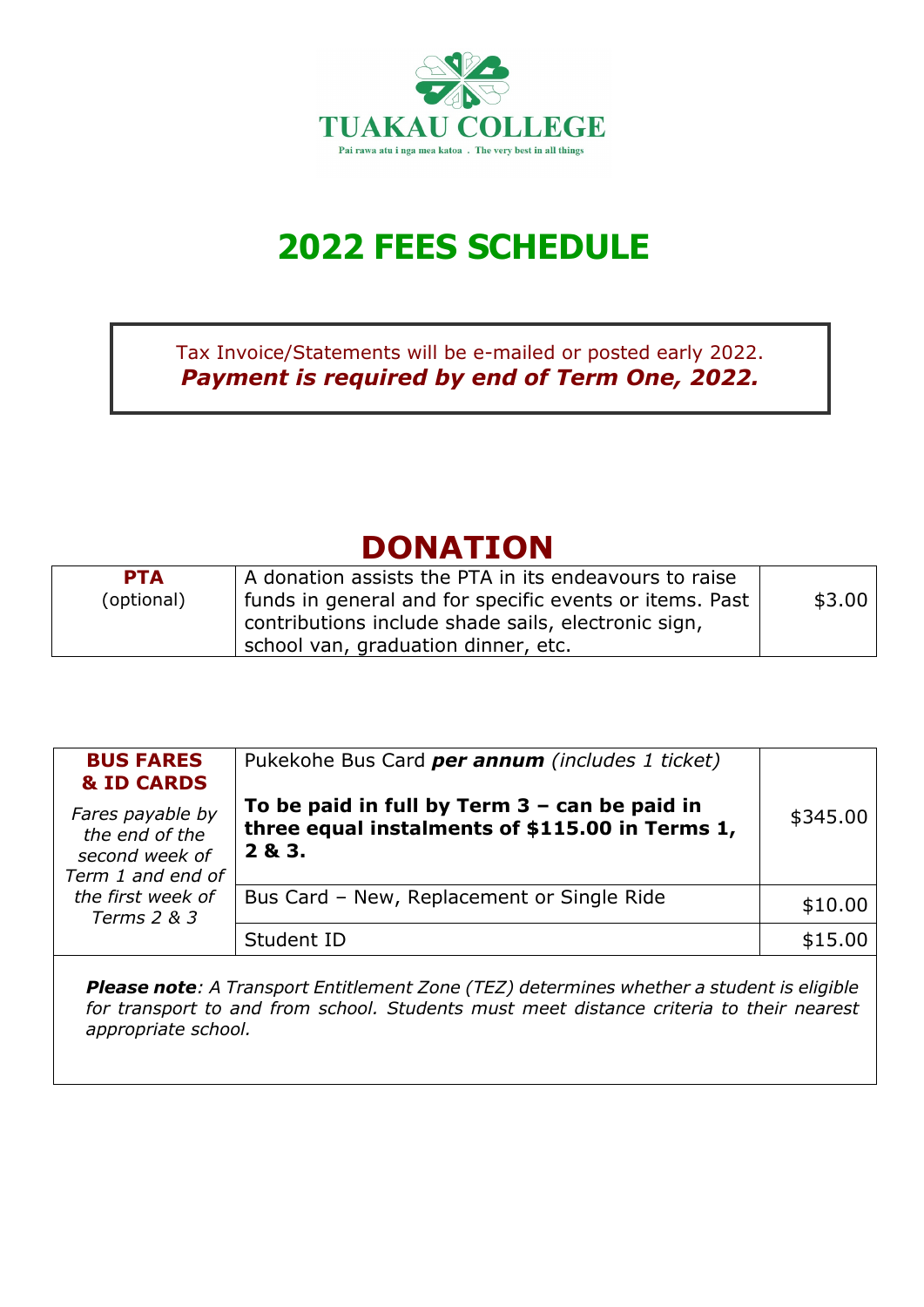

#### **SUBJECT CHARGES**

Subject Charges are for the take-home components of a subject. By paying these you can take home the items you make e.g. art boards, baking, woodwork etc. These Subject Charges are to be paid in full in Term 1, or an automatic payment plan set in place.

*Take-home components remain the property of Tuakau College until payment is received in full***.**

**If Subject Charges, for take-home components remain unpaid, students cannot attend or participate in the following: day trips, camps, sports activities, senior ball, graduation dinner and other college activities, unless a regular automatic payment is in place**.

#### **AUTOMATIC PAYMENT OPTION**

The college offers an automatic payment option where subject charges, camp fees, trip fees, bus fees, etc. can be paid off over a period. Please contact Mrs Burnett in the Accounts Office on 09 236 8521 ext. 104 or email: [accounts@tuakaucollege.com](mailto:accounts@tuakaucollege.com)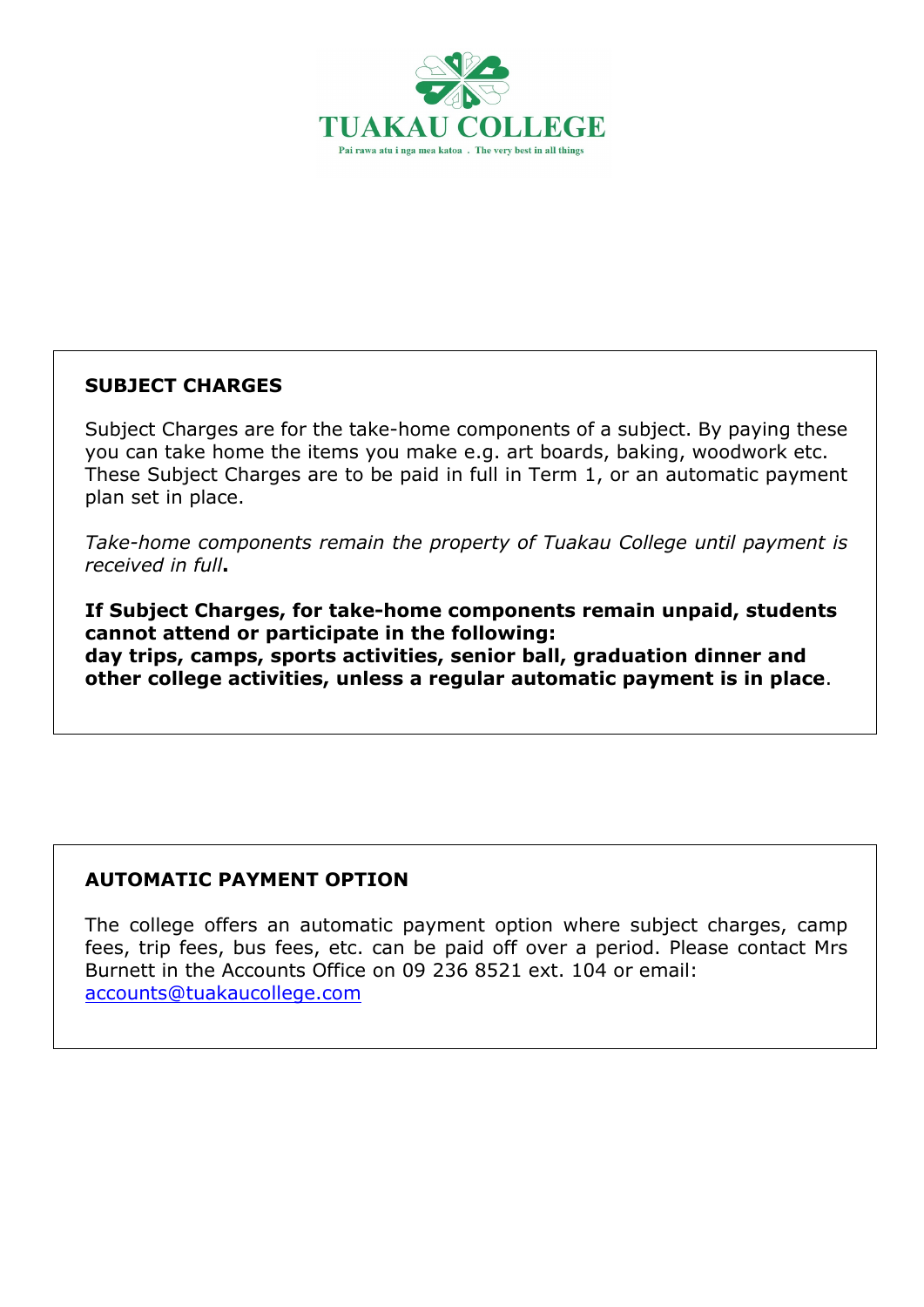

## **SUBJECT CHARGES & RESOURCES**

### **JUNIOR COLLEGE – Y7 & 8**

| <b>SUBJECT</b>          | Y7 Art                        | \$15.00 |
|-------------------------|-------------------------------|---------|
| <b>CHARGES</b>          | <b>Y7 Food Technology</b>     | \$50.00 |
|                         | <b>Y7 Resistant Materials</b> | \$20.00 |
| For take<br>home course | <b>Y7 Soft Materials</b>      | \$20.00 |
| components              |                               |         |
|                         |                               |         |
|                         | Y8 Art                        | \$15.00 |
|                         | Y8 Food Technology            | \$50.00 |
|                         | <b>Y8 Resistant Materials</b> | \$20.00 |
|                         | <b>Y8 Soft Materials</b>      | \$20.00 |

| <b>RESOURCES</b> | Y7 Spanish Take-home Workbook       | \$10.00 |
|------------------|-------------------------------------|---------|
| (optional)       | Y7 Mathematics H/Workbook (7N only) | \$15.00 |
|                  |                                     |         |
|                  |                                     |         |
|                  | Y8 Spanish Take-home Workbook       | \$15.00 |
|                  | Y8 Mathematics H/Workbook (8N only) | \$15.00 |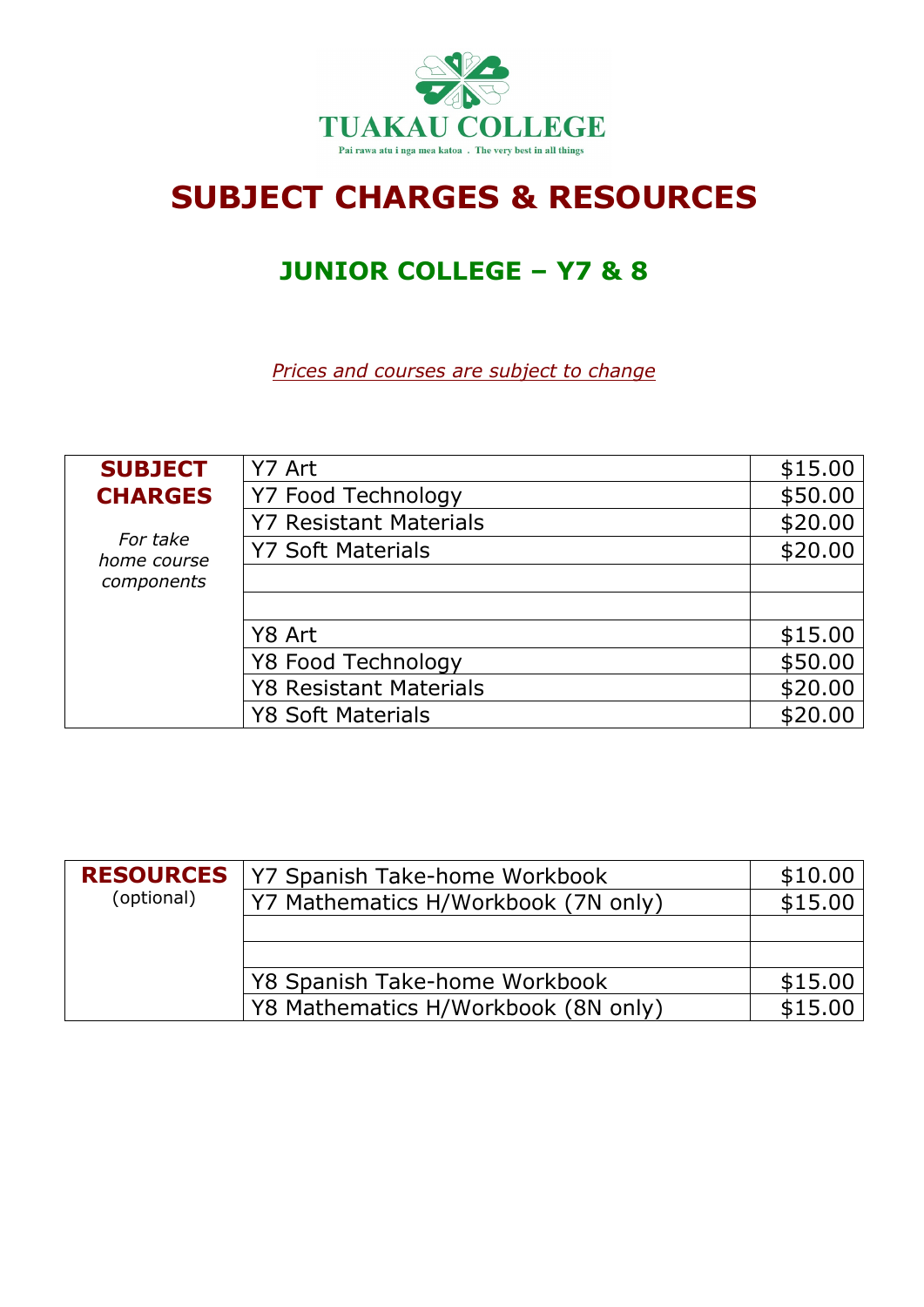

## **SUBJECT CHARGES & RESOURCES**

### **MIDDLE COLLEGE – Y9 & 10**

| <b>SUBJECT</b> | Y9 Art                         | \$20.00  |
|----------------|--------------------------------|----------|
| <b>CHARGES</b> | Y9 Food Technology             | \$60.00  |
|                | <b>Y9 Resistant Materials</b>  | \$25.00  |
| For take home  | <b>Y9 Soft Materials</b>       | \$40.00  |
| course         |                                |          |
| components.    |                                |          |
|                | Y10 Art                        | \$30.00  |
|                | Y10 Food Technology            | \$110.00 |
|                | <b>Y10 Resistant Materials</b> | \$30.00  |
|                | <b>Y10 Soft Materials</b>      | \$60.00  |

| <b>RESOURCES</b> | Y9 Mathematics Homework Book (9N only)     | \$20.00 |
|------------------|--------------------------------------------|---------|
| (optional)       | Y9 Science Workbook                        | \$20.00 |
|                  | Y9 Social Studies Workbook x 3 (9N only)   | \$30.00 |
|                  | Y9 Spanish Take-home Workbook              | \$15.00 |
|                  |                                            |         |
|                  |                                            |         |
|                  | Y10 Business Studies Write-on Workbook     | \$15.00 |
|                  | Y10 Mathematics Homework Book (10N only)   | \$20.00 |
|                  | Y10 Science Workbook                       | \$20.00 |
|                  | Y10 Social Studies Workbook x 3 (10N only) | \$30.00 |
|                  | Y10 Spanish Take-home Workbook             | \$15.00 |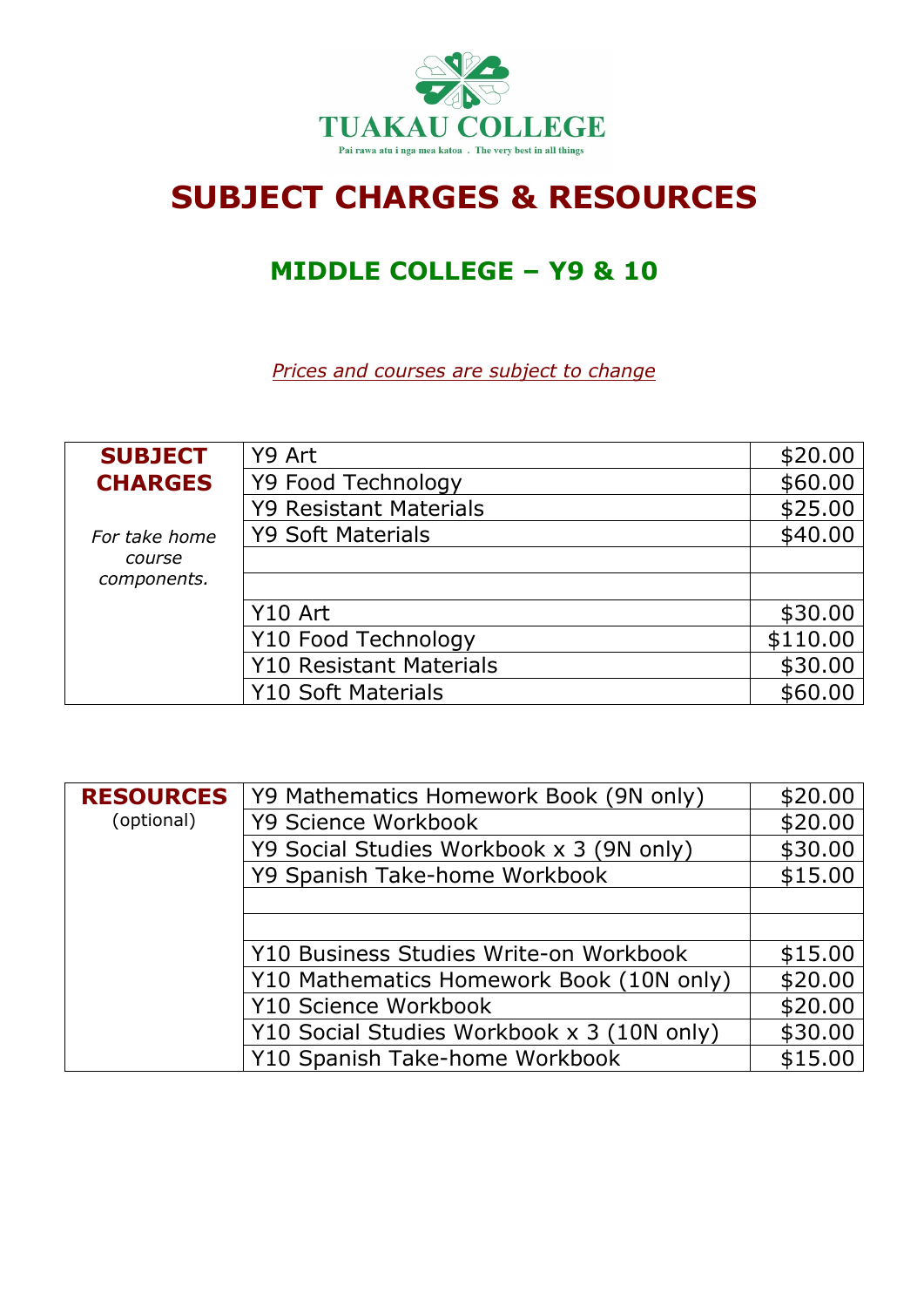

## **SUBJECT CHARGES**

### **SENIOR COLLEGE – Y11, 12 & 13**

| <b>SUBJECT</b> | Level 1 | Art: Painting                | \$50.00  |
|----------------|---------|------------------------------|----------|
| <b>CHARGES</b> | Level 1 | Hospitality                  | \$140.00 |
|                | Level 1 | <b>Product Design</b>        | \$50.00  |
| For take home  | Level 1 | <b>Soft Materials</b>        | \$80.00  |
| course         |         |                              |          |
| components.    |         |                              |          |
|                | Level 2 | Art: Painting                | \$50.00  |
|                | Level 2 | <b>Building Construction</b> | \$60.00  |
|                | Level 2 | Hospitality                  | \$140.00 |
|                | Level 2 | <b>Outdoor Education</b>     | \$200.00 |
|                | Level 2 | <b>Product Design</b>        | \$60.00  |
|                | Level 2 | <b>Soft Materials</b>        | \$80.00  |
|                |         |                              |          |
|                |         |                              |          |
|                | Level 3 | Art: Painting                | \$50.00  |
|                | Level 3 | <b>Hospitality</b>           | \$110.00 |
|                | Level 3 | <b>Outdoor Education</b>     | \$200.00 |
|                | Level 3 | <b>Product Design</b>        | \$60.00  |
|                | Level 3 | <b>Soft Materials</b>        | \$80.00  |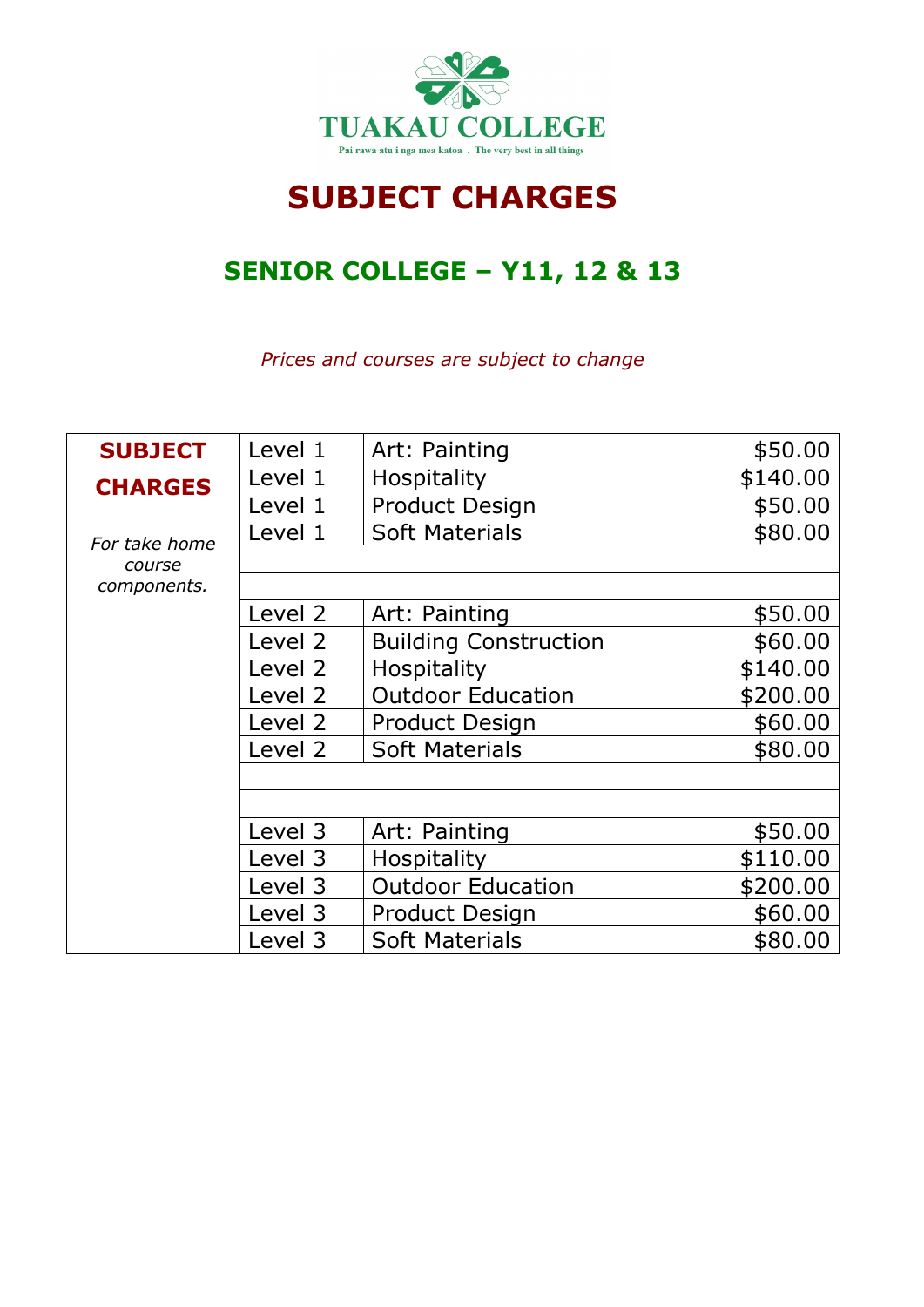

### **RESOURCES**

### **SENIOR COLLEGE – Y11, 12 & 13**

*Prices and courses are subject to change*

| <b>RESOURCES</b> | Level 1 | <b>Accounting Workbook</b>              | \$30.00 |
|------------------|---------|-----------------------------------------|---------|
| (optional)       | Level 1 | <b>Economics Workbook</b>               | \$30.00 |
|                  | Level 1 | Geography Skills Workbook               | \$12.00 |
|                  | Level 1 | Mathematics A/S Homework<br><b>Book</b> | \$25.00 |
|                  | Level 1 | Science Workbook                        | \$20.00 |
|                  | Level 1 | Spanish No Nonsense W/Book              | \$15.00 |
|                  |         |                                         |         |
|                  |         |                                         |         |
|                  | Level 2 | <b>Accounting Workbook</b>              | \$30.00 |
|                  | Level 2 | <b>Biology Scipad Workbook Set</b>      | \$25.00 |
|                  | Level 2 | <b>Chemistry Workbook</b>               | \$25.00 |
|                  | Level 2 | Mathematics A/S Homework<br><b>Book</b> | \$25.00 |
|                  | Level 2 | Physics Workbook                        | \$25.00 |
|                  | Level 2 | Spanish No Nonsense W/Book              | \$25.00 |
|                  |         |                                         |         |
|                  |         |                                         |         |
|                  | Level 3 | <b>Accounting Online Learning</b>       | \$30.00 |
|                  | Level 3 | Art History Online Learning             | $*$ tbc |
|                  | Level 3 | <b>Biology Workbook</b>                 | \$25.00 |
|                  | Level 3 | Calculus Workbook                       | \$25.00 |
|                  | Level 3 | <b>Chemistry Workbook</b>               | \$25.00 |
|                  | Level 3 | <b>Economics Workbook</b>               | \$30.00 |
|                  | Level 3 | Economics eLearning Prog.               | \$15.00 |
|                  | Level 3 | Physics Workbook                        | \$25.00 |
|                  | Level 3 | Spanish No Nonsense W/Book              | \$25.00 |
|                  | Level 3 | <b>Statistics Workbook</b>              | \$25.00 |

*\*tbc - price to be confirmed*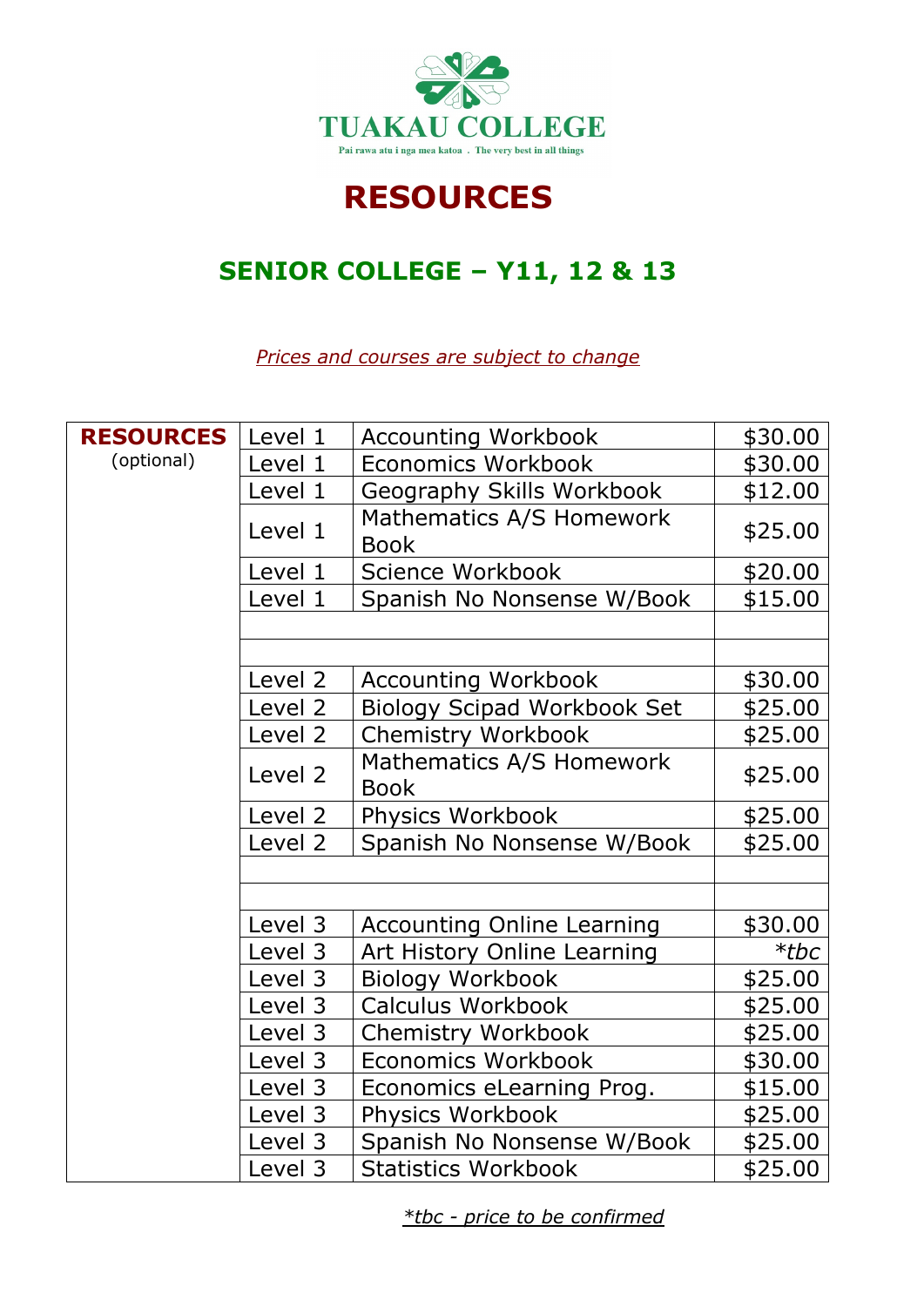

## **SPORTS & ACTIVITY FEES**

|                                            | <b>Basketball</b>                  | Franklin                                               | \$100.00 |  |
|--------------------------------------------|------------------------------------|--------------------------------------------------------|----------|--|
|                                            | Cricket                            |                                                        | $*$ tbc  |  |
|                                            | Football                           | All grades                                             | $*$ tbc  |  |
|                                            | Hockey                             | All grades                                             | \$160.00 |  |
|                                            | <b>Netball Pukekohe</b>            | Junior (Y7 & Y8)                                       | \$30.00  |  |
|                                            | Netball Pukekohe                   | Senior (Y9 to Y13)                                     | \$50.00  |  |
|                                            | Netball - Papakura                 |                                                        | \$100.00 |  |
|                                            | Rugby                              | All grades                                             | \$50.00  |  |
|                                            | Touch Rugby                        | Junior & Senior                                        | $*$ tbc  |  |
|                                            | Volleyball                         | <b>Bruce Pullman</b>                                   | \$30.00  |  |
|                                            | Volleyball                         | Franklin Comp                                          | \$15.00  |  |
| All sports<br>activities to be             | Waka Ama                           | Jnr & Snr Regatta                                      | \$30.00  |  |
| paid before the                            |                                    |                                                        |          |  |
| start of the<br>season.                    | <b>Athletics</b>                   |                                                        |          |  |
|                                            | <b>Badminton</b>                   |                                                        |          |  |
|                                            | Equestrian                         | The fees for these sports or                           |          |  |
| All outstanding                            | <b>Motocross</b><br>activities are |                                                        |          |  |
| <b>Subject Charges</b><br>must be paid, or | Orienteering                       | pay as you go!                                         |          |  |
| the student will                           | Squash                             |                                                        |          |  |
| not be placed in a                         | Swimming                           |                                                        |          |  |
| team.                                      | <b>Tennis</b>                      |                                                        |          |  |
|                                            | Triathlon                          |                                                        |          |  |
|                                            | Aims Tourny                        |                                                        |          |  |
|                                            | <b>Basketball Tourny</b>           | Tournament/Games costs will be                         |          |  |
|                                            | <b>Hockey Tourny</b>               | determined once location is                            |          |  |
|                                            | <b>UNISS Games</b>                 | confirmed.                                             |          |  |
|                                            | Waka Ama                           |                                                        |          |  |
|                                            | <b>Nationals</b>                   |                                                        |          |  |
|                                            | Kapa Haka                          | \$60.00 - includes Waananga<br>(trips paid separately) |          |  |